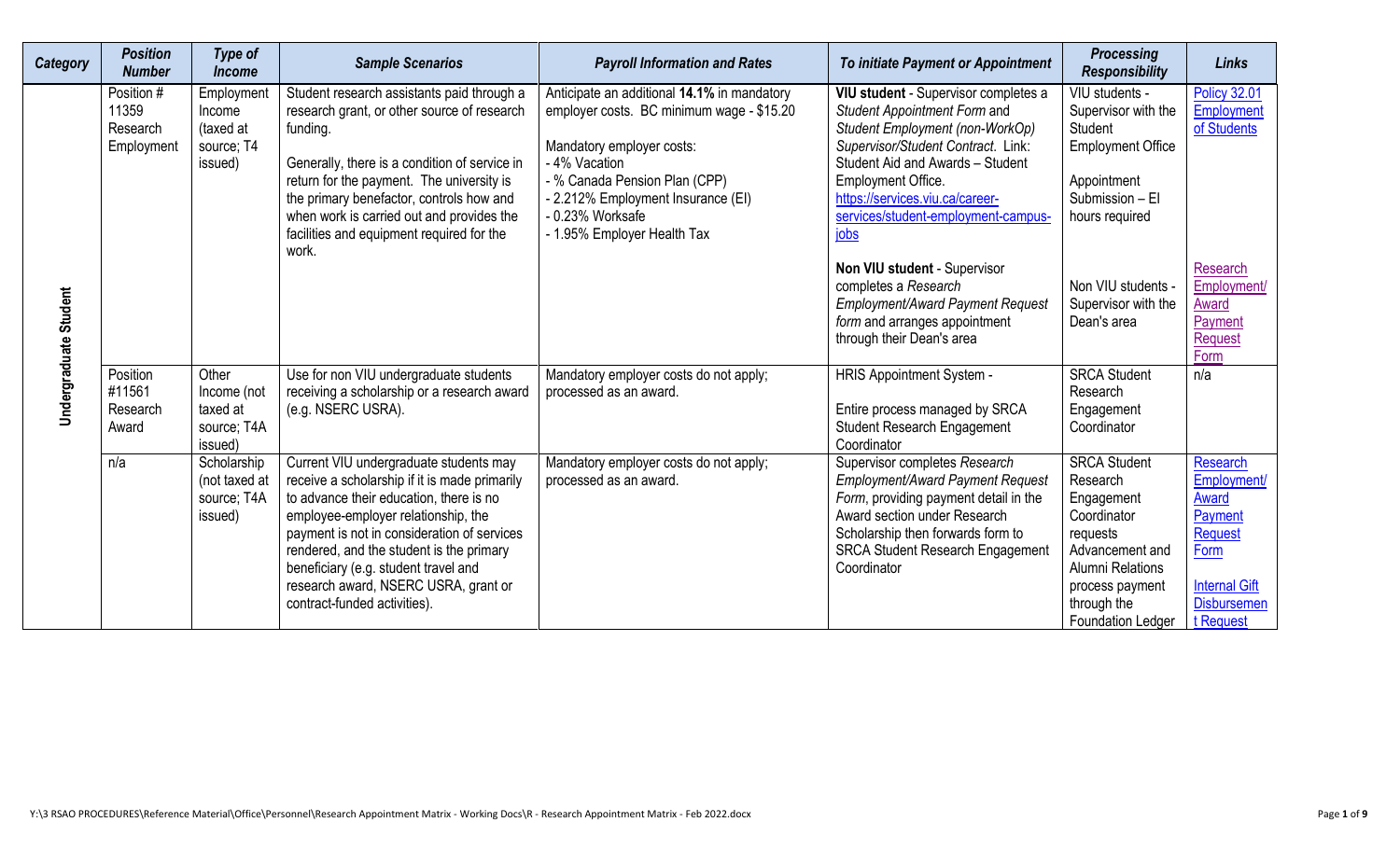| Category         | <b>Position</b><br><b>Number</b>               | <b>Type of</b><br><b>Income</b>                            | <b>Sample Scenarios</b>                                                                                                                                                                                                                                                                                                                                                                                                                         | <b>Payroll Information and Rates</b>                                                                                                                                                                                                                                                                                                                                                                                                                     | To initiate Payment or Appointment                                                                                                                                                                                                                                                                                                                                                                                                                  | <b>Processing</b><br><b>Responsibility</b>                                                                                                                                                   | <b>Links</b>                                                                                                                     |
|------------------|------------------------------------------------|------------------------------------------------------------|-------------------------------------------------------------------------------------------------------------------------------------------------------------------------------------------------------------------------------------------------------------------------------------------------------------------------------------------------------------------------------------------------------------------------------------------------|----------------------------------------------------------------------------------------------------------------------------------------------------------------------------------------------------------------------------------------------------------------------------------------------------------------------------------------------------------------------------------------------------------------------------------------------------------|-----------------------------------------------------------------------------------------------------------------------------------------------------------------------------------------------------------------------------------------------------------------------------------------------------------------------------------------------------------------------------------------------------------------------------------------------------|----------------------------------------------------------------------------------------------------------------------------------------------------------------------------------------------|----------------------------------------------------------------------------------------------------------------------------------|
| Master's Student | Position<br>#11530 -<br>Research<br>Employment | Employment<br>Income<br>(taxed at<br>source; T4<br>issued) | For students in a Master's program, enrolled<br>at VIU or elsewhere, who are hired for set<br>tasks and directives assigned by the<br>supervisor, which are not part of the<br>student's thesis work.<br>Generally, there is a condition of service in<br>return for the payment. The university is the<br>primary benefactor, controls how and when<br>work is carried out and provides the facilities<br>and equipment required for the work. | Anticipate an additional 14% in mandatory<br>employer costs. BC minimum wage \$15.20<br>Mandatory employer costs:<br>- 4% Vacation<br>- 5.70% Canada Pension Plan (CPP)<br>- 2.212% Employment Insurance (EI)<br>- 0.23% Worksafe<br>- 1.95% Employer Health Tax                                                                                                                                                                                         | VIU student - Supervisor completes a<br>Student Appointment Form and Student<br>Employment (non-WorkOp)<br>Supervisor/Student Contract. Link:<br>Student Aid and Awards - Student<br>Employment Office.<br>https://services.viu.ca/career-<br>services/student-employment-campus-<br>jobs<br>Non VIU student - Supervisor<br>completes a Research<br>Employment/Award Payment Request<br>form and arranges appointment through<br>their Dean's area | VIU students -<br>Supervisor with the<br>Student<br><b>Employment Office</b><br>Appointment<br>Submission - El<br>hours required<br>Non VIU students -<br>Supervisor with the<br>Dean's area | <b>Policy 32.01</b><br><b>Employment of</b><br><b>Students</b><br>Research<br>Employment/<br>Award<br>Payment<br>Request<br>Form |
|                  | Position<br>#11560 -<br>Research<br>Award      | Other<br>Income (not<br>taxed at<br>source; T4A<br>issued) | For non VIU students with research awards,<br>such as Mitacs Accelerate or Connect<br>Canada internships, scholarships,<br>fellowships, or research grants.<br>If the student is receiving the funds under a<br>fellowship, see Fellowship section below.                                                                                                                                                                                       | Mandatory employer costs do not apply.<br>If student using research as part of their thesis<br>or major project, and if supervisor is student's<br>thesis supervisor or co-supervisor, process as<br>a research grant. If student is receiving funds<br>for an experiential learning opportunity,<br>process as a scholarship.<br>If processed as a scholarship, tax is not<br>withheld. If processed as a research grant, tax<br>is withheld at source. | HRIS Appointment System - Use<br>Research Employment/Award Payment<br>Request form.<br>Notes field to indicate scholarship or<br>research grant and include name of<br>supervisor).<br>If under the CRA rules this is a research<br>grant or fellowship, process as a<br>research grant. Notes field to indicate<br>scholarship and include name of<br>supervisor).                                                                                 | Supervisor works<br>with the SRCA<br><b>Research Services</b><br>Manager to create<br>and finalize the<br>appointment                                                                        |                                                                                                                                  |
|                  | n/a                                            | Scholarship<br>(not taxed at<br>source; T4A<br>issued)     | Current VIU master's students may receive a<br>scholarship if it is made primarily to advance<br>their education, there is no employee-<br>employer relationship, the payment is not in<br>consideration of services rendered, and the<br>student is the primary beneficiary (e.g.<br>student travel and research award, Mitacs<br>internship, CGS-M, grant or contract-funded<br>activities)                                                   | Mandatory employer costs do not apply;<br>processed as a scholarship.                                                                                                                                                                                                                                                                                                                                                                                    | Supervisor completes Research<br><b>Employment/Award Payment Request</b><br>Form, providing payment detail in the<br>Award section under Research<br>Scholarship then forwards form to<br><b>SRCA Student Research Engagement</b><br>Coordinator                                                                                                                                                                                                    | <b>SRCA Student</b><br>Research<br>Engagement<br>Coordinator<br>requests<br>Advancement and<br><b>Alumni Relations</b><br>process payment<br>through the<br>Foundation Ledger                | Research<br>Employment/A<br>ward Payment<br><b>Request Form</b><br><b>Internal Gift</b><br><b>Disbursement</b><br>Request        |

Y:\3 RSAO PROCEDURES\Reference Material\Office\Personnel\Research Appointment Matrix - Working Docs\R - Research Appointment Matrix - Feb 2022.docx Page 2 of 9 Page 2 of 9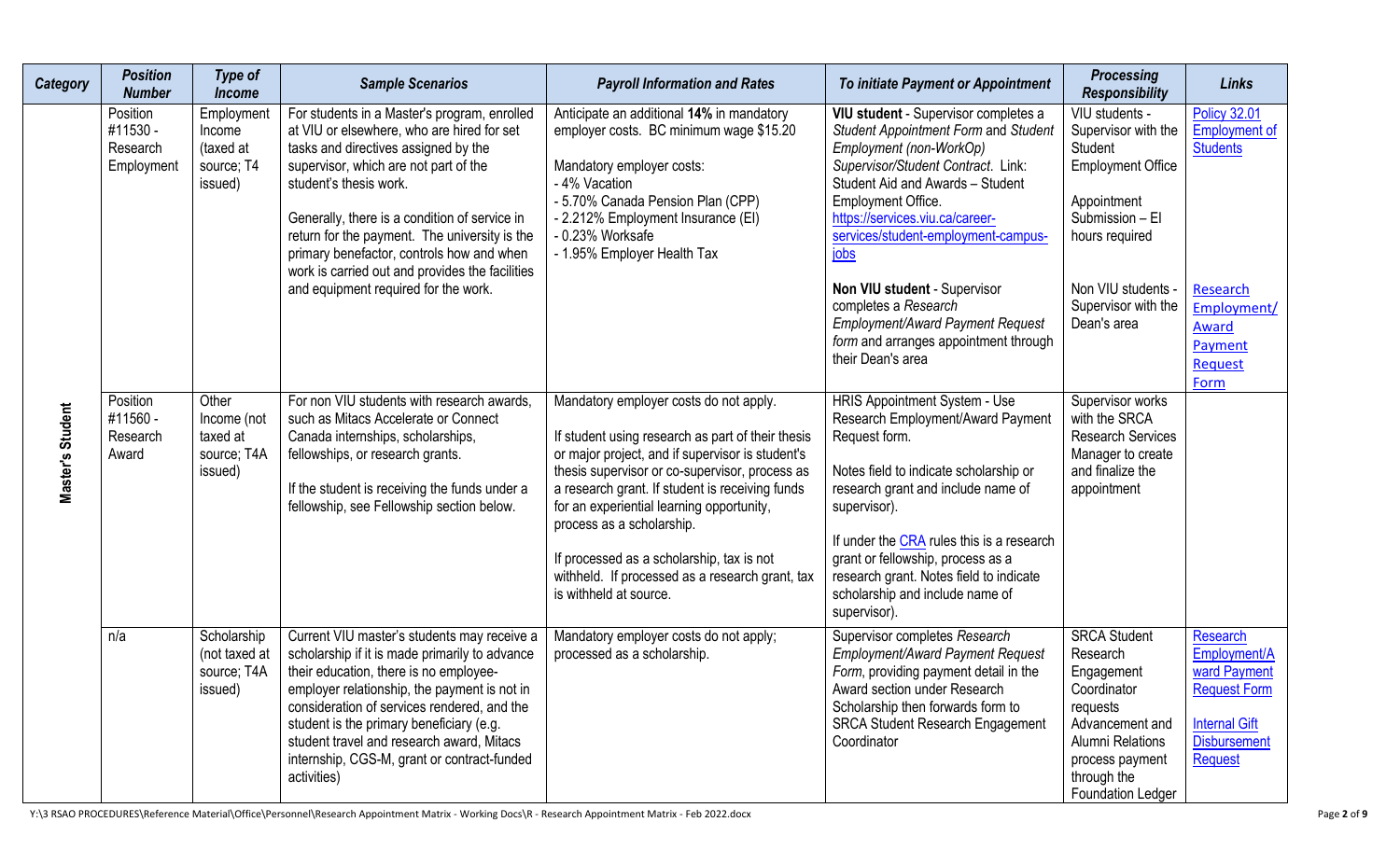| <b>Category</b>  | <b>Position</b><br><b>Number</b>                                                            | <b>Type of</b><br><b>Income</b>                                                                                            | <b>Sample Scenarios</b>                                                                                                                                                                                                                                                                                                                                                                                                                                                                                                                                                                                                                                                                                                                                  | <b>Payroll Information and Rates</b>                                                                                                                                                                                                                                                                                                                                                                                                 | To initiate Payment or Appointment                                                                                                                                                                                                                                                                                                                                                                            | <b>Processing</b><br><b>Responsibility</b>                                                                                                                                                                                                                                                           | <b>Links</b>                                                          |
|------------------|---------------------------------------------------------------------------------------------|----------------------------------------------------------------------------------------------------------------------------|----------------------------------------------------------------------------------------------------------------------------------------------------------------------------------------------------------------------------------------------------------------------------------------------------------------------------------------------------------------------------------------------------------------------------------------------------------------------------------------------------------------------------------------------------------------------------------------------------------------------------------------------------------------------------------------------------------------------------------------------------------|--------------------------------------------------------------------------------------------------------------------------------------------------------------------------------------------------------------------------------------------------------------------------------------------------------------------------------------------------------------------------------------------------------------------------------------|---------------------------------------------------------------------------------------------------------------------------------------------------------------------------------------------------------------------------------------------------------------------------------------------------------------------------------------------------------------------------------------------------------------|------------------------------------------------------------------------------------------------------------------------------------------------------------------------------------------------------------------------------------------------------------------------------------------------------|-----------------------------------------------------------------------|
| Doctoral Student | Position<br>#11858 -<br>Research<br>Employment<br>Position<br>#11361 -<br>Research<br>Award | Employment  <br>Income<br>(taxed at<br>source; T4<br>issued)<br>Other<br>Income (not<br>taxed at<br>source; T4A<br>issued) | For students enrolled in a Doctoral program<br>who are to be paid a monetary amount. Use<br>this category if this is an employee-employer<br>relationship where the student is hired based<br>on their skill level and the work is done<br>primarily for financial gain (e.g. does not help<br>qualify the student for a degree; is not their<br>dissertation research).<br>B<br>Use this for Doctoral students to be paid a<br>monetary amount as a research award, such<br>as a scholarship, fellowship, or research grant.<br>Payment may be processed as a research<br>grant, as defined by CRA, if:<br>the payment is not primarily for financial<br>gain, but to assist the student in qualifying<br>for a degree or other scholastic recognition; | Anticipate an additional 14% in mandatory<br>employer costs. BC minimum wage \$15.20<br>Mandatory employer costs:<br>- 4% Vacation<br>- 5.70% Canada Pension Plan (CPP)<br>- 2.212% Employment Insurance (EI)<br>- 0.23% Worksafe<br>- 1.95% Employer Health Tax<br>Mandatory employer costs do not apply.<br>If processed as a scholarship, tax is not<br>withheld. If processed as a research grant, tax<br>is withheld at source. | HRIS Appointment System - Use the<br>Research Employment/Award Payment<br>Request form.<br>HRIS Appointment System - Use the<br>Research Employment/Award Payment<br>Request form.<br>If under the CRA rules this is a<br>research grant, scholarship, or<br>fellowship, process through the<br>appointment system and note details in<br>the remarks field (e.g. indicate<br>research grant, scholarship, or | Supervisor with the<br>Dean's area.<br>Appointment<br>Submission - El<br>hours required<br>Supervisor works<br>with the SRCA<br><b>Research Services</b><br>Manager to create<br>and finalize the<br>appointment which<br>is then transferred<br>(in HR appointment<br>system) to the<br>Dean's area | <b>Research</b><br>Employment/<br>Award<br>Payment<br>Request<br>Form |
|                  |                                                                                             |                                                                                                                            | and<br>the student will have more freedom in<br>carrying out their part of the project than an<br>assistant would under an employee-<br>employer relationship.<br>If student receiving funds under a fellowship,<br>see Fellowship section below.                                                                                                                                                                                                                                                                                                                                                                                                                                                                                                        |                                                                                                                                                                                                                                                                                                                                                                                                                                      | fellowship and include name of<br>supervisor).                                                                                                                                                                                                                                                                                                                                                                |                                                                                                                                                                                                                                                                                                      |                                                                       |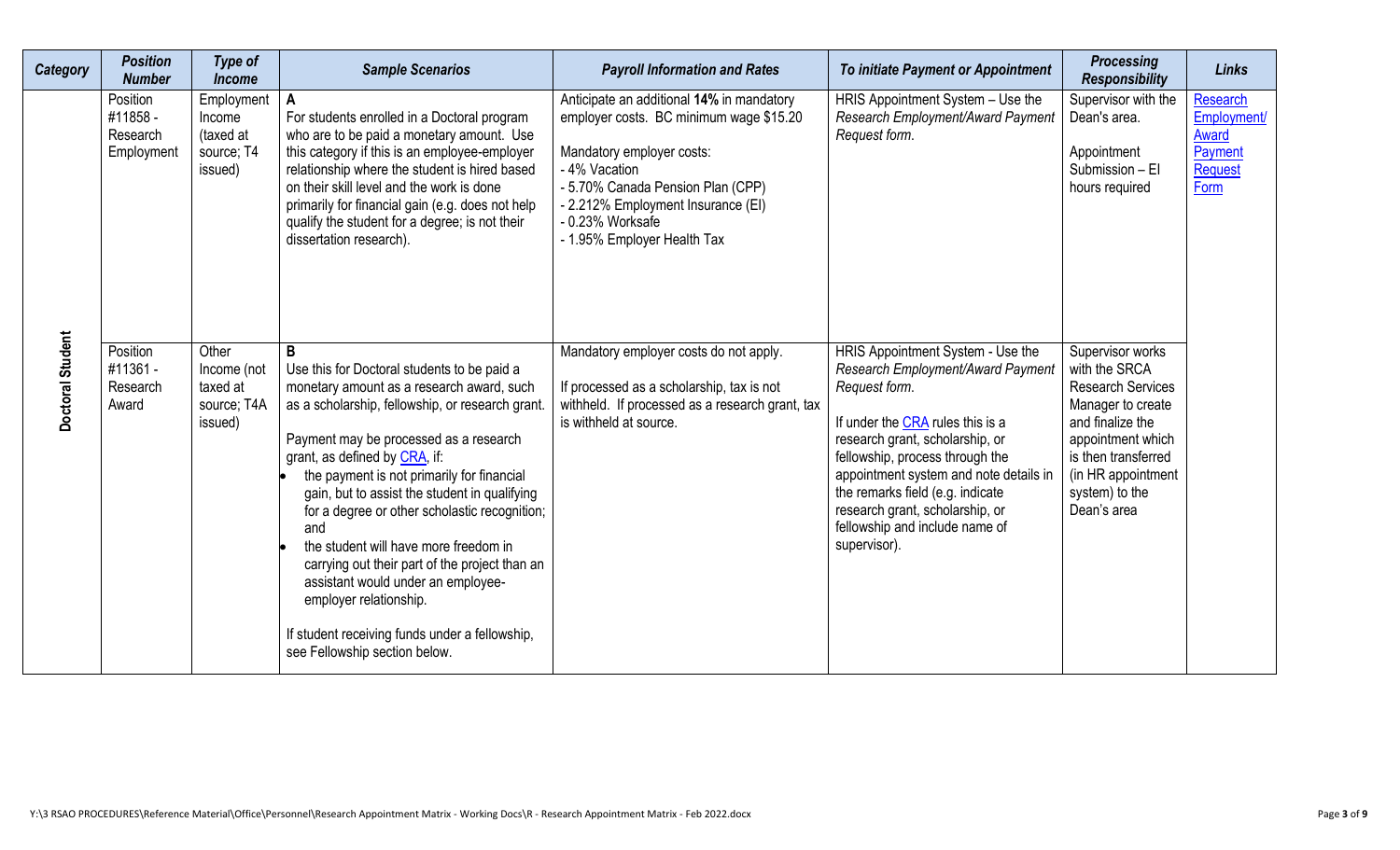| <b>Category</b>         | <b>Position</b><br><b>Number</b>                          | Type of<br><b>Income</b>                                    | <b>Sample Scenarios</b>                                                                                                                                                                                                                                                                                       | <b>Payroll Information and Rates</b>                                                                                                                                                                                                                                                                                                                                                                                       | To initiate Payment or Appointment                                                                                                                                                                                                                                                                                                                                                                                                                                                    | <b>Processing</b><br><b>Responsibility</b>                                                                                                                                                                                                                                                                                   | <b>Links</b>                                                                                                        |
|-------------------------|-----------------------------------------------------------|-------------------------------------------------------------|---------------------------------------------------------------------------------------------------------------------------------------------------------------------------------------------------------------------------------------------------------------------------------------------------------------|----------------------------------------------------------------------------------------------------------------------------------------------------------------------------------------------------------------------------------------------------------------------------------------------------------------------------------------------------------------------------------------------------------------------------|---------------------------------------------------------------------------------------------------------------------------------------------------------------------------------------------------------------------------------------------------------------------------------------------------------------------------------------------------------------------------------------------------------------------------------------------------------------------------------------|------------------------------------------------------------------------------------------------------------------------------------------------------------------------------------------------------------------------------------------------------------------------------------------------------------------------------|---------------------------------------------------------------------------------------------------------------------|
|                         |                                                           |                                                             |                                                                                                                                                                                                                                                                                                               | There are two classifications of Postdoc Fellows, ones which are paid directly by VIU (Type 2 PDF) and ones which receive funding paid directly to them by an external sponsor (Type 1 PDF).                                                                                                                                                                                                                               |                                                                                                                                                                                                                                                                                                                                                                                                                                                                                       |                                                                                                                                                                                                                                                                                                                              |                                                                                                                     |
| Postdoctoral Fellowship | Position<br>#11362<br>Postdoctoral<br>Fellowship          | Employment<br>Income<br>(taxed at<br>source; T4<br>issued). | Type 2 PDF (salaried): A Postdoc that is paid<br>by VIU with funds from a supervisor. The<br>supervisor hires and supervises the Postdoc<br>to conduct a specific research project.                                                                                                                           | Type 2 PDFs are processed as employment<br>income. Anticipate an additional 14% in<br>mandatory employer costs.<br>Mandatory employer costs:<br>- 4% Vacation<br>- % Canada Pension Plan (CPP)<br>- 2.212% Employment Insurance (EI)<br>- 0.23% Worksafe<br>- 1.95% Employer Health Tax<br>Postdoc Fellows are not presently eligible for<br>employer-paid health benefits or enrollment in<br>the Municipal Pension Plan. | HRIS Appointment and Letter of Offer.<br>Type 2 PDFs are approved by the<br>Vice-President, Scholarship Research<br>and Creative Activity upon the<br>recommendation of the Dean.<br>Appointments are made up to one year<br>at a time and are renewable annually<br>for up to three years.<br>See Procedure 31.16.001 for details.<br>Postdoctoral Fellow Draft Letter of<br>Offer and Appointment Request<br>Postdoctoral Fellow Draft Letter of<br><b>Offer Extension Template</b> | Letter of Offer<br>drafted by<br>Supervisor,<br>approved by Dean,<br>endorsed by<br>AVPSRCA, then<br>final version<br>created by SRCA<br>and provided to<br>Dean to sign and<br>send to Postdoc<br>Appointment<br>Submission - El<br>hours required<br><b>HR Appointment</b><br>prepared by SRCA<br><b>Research Services</b> | <b>Policy 31.16</b><br>Postdoctoral<br><b>Fellowships</b><br>SRCA webpage:<br>https://research.v<br>iu.ca/personnel |
|                         | Position<br>#11362<br>Postdoctoral<br>Award<br>Fellowship | n/a                                                         | Type 1 PDF (unsalaried): This type of<br>Postdoc conducts a specific research project<br>under the mentorship of a VIU supervisor, but<br>is paid directly by an external sponsor/agency.<br>The Postdoc does not have an employment<br>relationship with VIU, but does hold a Postdoc<br>appointment at VIU. | Type 1 PDFs do not receive pay from VIU, so<br>must be registered as Affiliates in order to<br>obtain access/keys to buildings, parking pass,<br>computer account, etc.                                                                                                                                                                                                                                                    | Letter of Offer<br>Type 1 PDFs are approved by the<br>Vice-President, Scholarship Research<br>and Creative Activity upon the<br>recommendation of the Dean.<br>Appointments are made up to one year<br>at a time and are renewable annually<br>for up to three years.<br>See Procedure 31.16.001 for details.<br>Affiliate Status form required to enable<br>access to VIU services and resources.                                                                                    | Manager.<br>Letter of Offer<br>drafted by<br>Supervisor,<br>approved by Dean,<br>endorsed by<br>AVPSRCA, then<br>final version<br>created by SRCA<br>and provided to<br>Dean to sign and<br>send to Postdoc<br>Affiliate form<br>completed by<br>Dean's area.                                                                | <b>Affiliate Status</b><br><b>Application Form</b>                                                                  |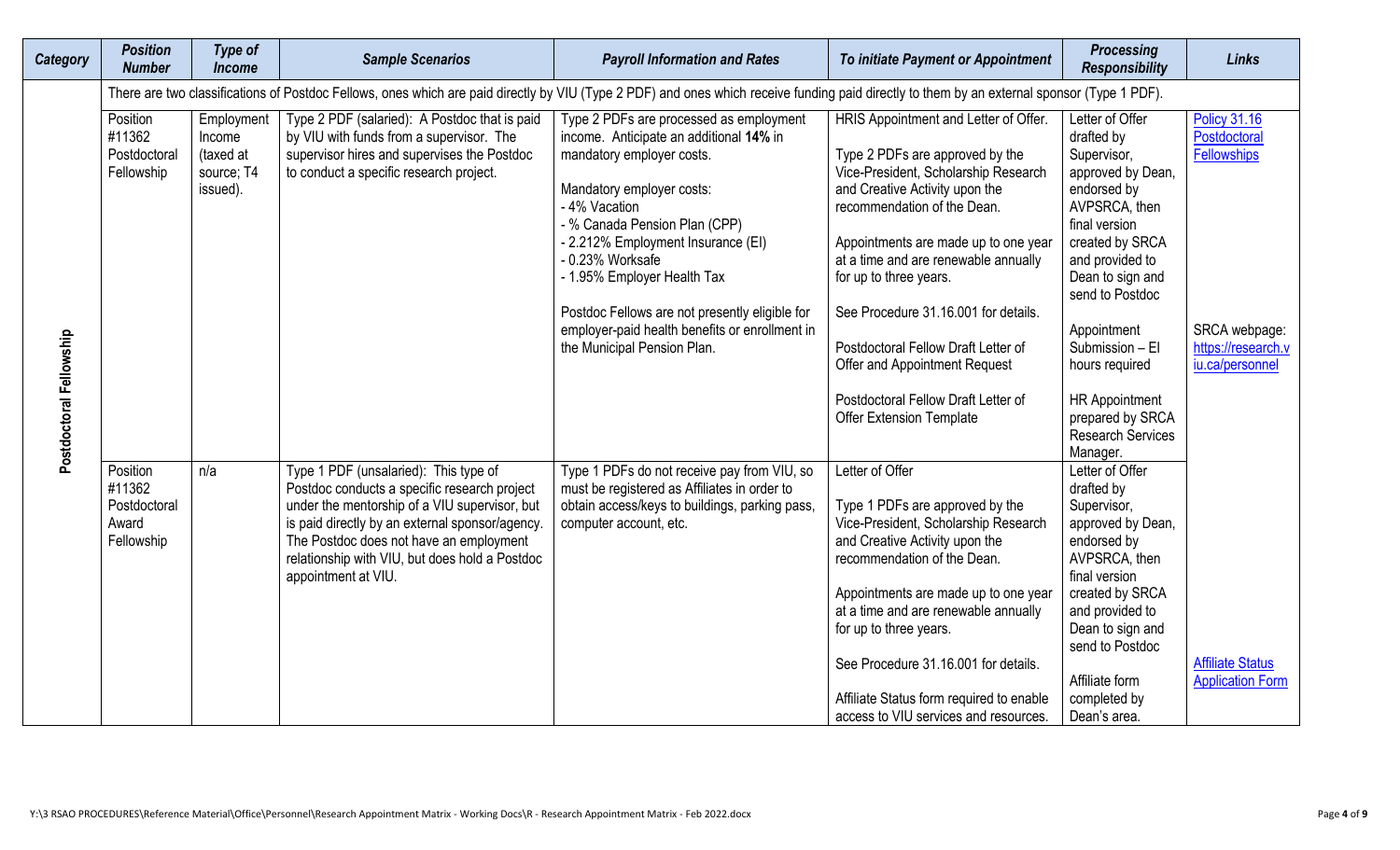| <b>Category</b>                     | <b>Position</b><br><b>Number</b>        | Type of<br><i><u><b>Income</b></u></i>                                 | <b>Sample Scenarios</b>                                                                                                                                                                                                                                                                                                                                                                                                                                                                                                                                                                                                                                                                              | <b>Payroll Information and Rates</b>                                                                                                                                                                                                                                                                                                                                                                                                                                                                                                                                                                                      | To initiate Payment or Appointment                                                                                                                                                                                                                                                                                                                                                                  | <b>Processing</b><br><b>Responsibility</b>                                                  | <b>Links</b>                                                                                                                                             |
|-------------------------------------|-----------------------------------------|------------------------------------------------------------------------|------------------------------------------------------------------------------------------------------------------------------------------------------------------------------------------------------------------------------------------------------------------------------------------------------------------------------------------------------------------------------------------------------------------------------------------------------------------------------------------------------------------------------------------------------------------------------------------------------------------------------------------------------------------------------------------------------|---------------------------------------------------------------------------------------------------------------------------------------------------------------------------------------------------------------------------------------------------------------------------------------------------------------------------------------------------------------------------------------------------------------------------------------------------------------------------------------------------------------------------------------------------------------------------------------------------------------------------|-----------------------------------------------------------------------------------------------------------------------------------------------------------------------------------------------------------------------------------------------------------------------------------------------------------------------------------------------------------------------------------------------------|---------------------------------------------------------------------------------------------|----------------------------------------------------------------------------------------------------------------------------------------------------------|
| Project Personnel<br>(non-students) | Position #280<br>- Project<br>Personnel | Employment<br>income<br>(taxed at<br>source; T4<br>issued)<br>El Hours | Intended for use where the duration of a<br>project is not expected to be ongoing. One<br>year terms; maximum 3 years with executive<br>approval. Often involves external funding.<br>Hours and workload may fluctuate (maximum<br>35 hours per week). Timesheets may be<br>required or hours may be set. Hourly rate is<br>negotiable, within reason. Use this category<br>for the continued employment of students after<br>the 4 month grace period (beyond graduation<br>or if NOT registered at VIU or elsewhere in the<br>next term).<br>May also be used for Canadian visiting<br>scholars/academics where there is an<br>expectation of pay. See Visiting<br>Academic/Scholar section below. | Anticipate a minimum 14% in mandatory<br>employer costs which will increase if employee<br>is or becomes eligible for employer-paid health<br>benefits and/or Municipal Pension Plan<br>contributions. BC minimum wage \$15.20<br>Mandatory employer costs:<br>- 4% Vacation<br>- 5.70% Canada Pension Plan (CPP)<br>- 2.212% Employment Insurance (EI)<br>0.23% Worksafe<br>- 1.95% Employer Health Tax<br>- 9.66% Municipal Pension Plan (MPP), if<br>applicable (see page 7 for eligibility details)<br>May also be eligible for employer-paid health<br>benefits. See SRCA Research Personnel<br>webpage for details. | HRIS Appointment System and Letter<br>of Offer<br>Letter of Offer template available on<br>the Research Forms and Templates<br>webpage. Supervisor completes a<br>Research Employment/Award Payment<br>Request form and arranges<br>appointment and Letter of Offer<br>through the Dean's area.<br>See the Project Personnel (Research)<br>Appointments resource document for<br>important details. | Supervisor with the<br>Dean's area.<br>Appointment<br>submission - El<br>hours are required | Research<br>Employment/<br>Award<br>Payment<br>Request<br><b>Form</b><br>Research<br>Project<br>Personnel<br><b>Draft Letter</b><br>of Offer<br>template |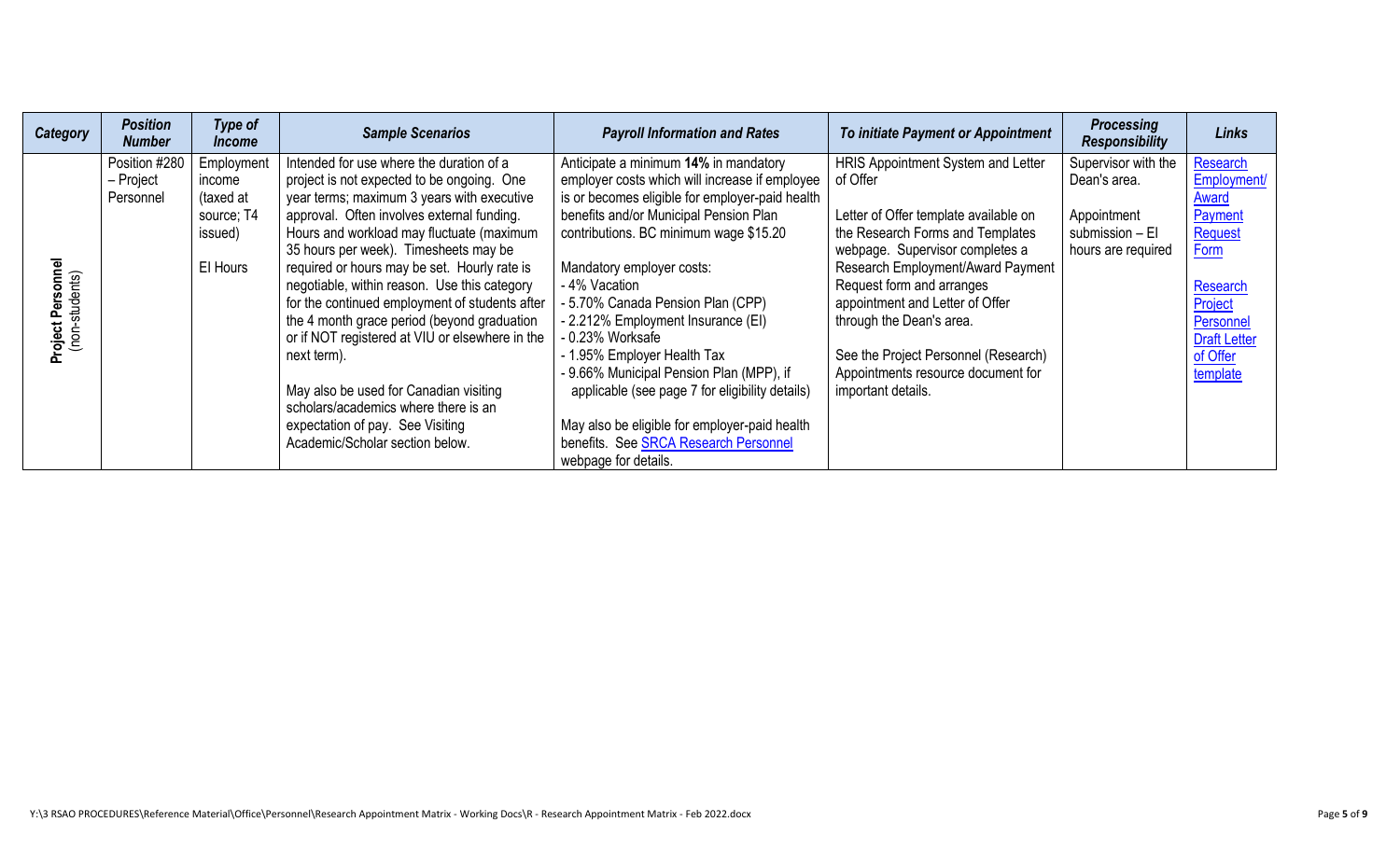| <b>Category</b>                      | <b>FIS Account</b> | <b>Position</b><br><b>Number</b> | <b>Type of</b><br><b>Income</b> | <b>Sample Scenarios</b>                                                                                                                                                                                                                                                                                                                                                                                                                                                                                                                                                                                                                                        | <b>Payroll Information and Rates</b> | To initiate Payment or Appointment                                                                                                                                                                                                                                                                                                                                                                                                                                                        | <b>Processing</b><br><b>Responsibility</b>                                                                                                                                                                                                                                                                                                                                      | <b>Links</b>                                                                                                                                  |
|--------------------------------------|--------------------|----------------------------------|---------------------------------|----------------------------------------------------------------------------------------------------------------------------------------------------------------------------------------------------------------------------------------------------------------------------------------------------------------------------------------------------------------------------------------------------------------------------------------------------------------------------------------------------------------------------------------------------------------------------------------------------------------------------------------------------------------|--------------------------------------|-------------------------------------------------------------------------------------------------------------------------------------------------------------------------------------------------------------------------------------------------------------------------------------------------------------------------------------------------------------------------------------------------------------------------------------------------------------------------------------------|---------------------------------------------------------------------------------------------------------------------------------------------------------------------------------------------------------------------------------------------------------------------------------------------------------------------------------------------------------------------------------|-----------------------------------------------------------------------------------------------------------------------------------------------|
| Visiting Student Researcher          | n/a                | n/a                              | n/a                             | For situations where a Canadian student will<br>be participating in short-term research<br>activities at VIU. Will require a VIU supervisor<br>who must agree to supervise and take<br>responsibility for the student during his/her<br>visit. They would not be a registered VIU<br>student.<br>If student will be receiving pay from VIU, use<br>applicable student category above.<br>For international students, the institution has<br>requirements to fulfill with Immigration,<br>Refugees and Citizenship Canada (IRCC).<br>Please contact Darrell Harvey, Coordinator,<br>International Projects and Internationalization<br>to initiate the process. | n/a                                  | Letter of Offer and Affiliate Status<br>Application Form.<br>A formal Letter of Offer is required<br>outlining expectations and designating<br>who will be the VIU supervisor. Will<br>also require completion of an Affiliate<br>Status Application Form if access to<br>VIU facilities or services is required.<br>Use the Visiting Student Researcher -<br>Letter of Offer Template and tailor to<br>your specific needs.                                                              | Supervisor to draft<br>letter and obtain<br>Dean's approval.<br>SRCA to finalize<br>Letter of Offer for<br>Dean to sign and<br>send to student.<br><b>Affiliate Status</b><br>form completed by<br>Dean's office.<br>If an international<br>student, will also<br>require approval of<br>the Dean,<br>International<br>Education.                                               | <b>Visiting</b><br>Student<br>Researcher<br><b>Letter of</b><br>Offer<br>template<br><b>Affiliate</b><br><b>Status</b><br>Application<br>Form |
| Visiting Scholar/Academic/Researcher | n/a                | n/a                              | n/a                             | Use where an academic (independent scholar<br>or researcher) is coming to VIU for a specified<br>period of time. May be paid or unpaid. If paid,<br>process under a Project Personnel<br>appointment. Requires a VIU host.<br>For international visitors, the institution has<br>requirements to fulfill with Immigration,<br>Refugees and Citizenship Canada (IRCC).<br>Please contact Darrell Harvey, Coordinator,<br>International Projects and Internationalization<br>to initiate the process.                                                                                                                                                            | n/a                                  | Unpaid - Letter of Offer and Affiliate<br>Status Application Form.<br>Paid - Letter of Offer and HR<br>Appointment (see Project Personnel<br>category above).<br>A formal Letter of Offer is required<br>(whether paid or unpaid) outlining<br>expectations and designating who will<br>be the VIU Sponsor (use Visiting<br>Researcher Letter of Offer template). If<br>unpaid and access to VIU facilities or<br>services is required, complete an<br>Affiliate Status Application Form. | Sponsor to draft<br>letter and obtain<br>Dean's approval.<br>Dean's area to<br>finalize Letter of<br>Offer for Dean to<br>sign and send to<br>student. Either an<br>appointment or<br><b>Affiliate Status</b><br><b>Application Form</b><br>will be required.<br>If an international<br>visitor, will also<br>require approval of<br>the Dean of<br>International<br>Education. | <b>Visiting</b><br>Researcher<br><b>Letter of</b><br>Offer<br>template<br><b>Affiliate</b><br><b>Status</b><br>Application<br>Form            |
|                                      |                    |                                  |                                 | Y:\3 RSAO PROCEDURES\Reference Material\Office\Personnel\Research Appointment Matrix - Working Docs\R - Research Appointment Matrix - Feb 2022.docx                                                                                                                                                                                                                                                                                                                                                                                                                                                                                                            |                                      |                                                                                                                                                                                                                                                                                                                                                                                                                                                                                           |                                                                                                                                                                                                                                                                                                                                                                                 | Page 6 of 9                                                                                                                                   |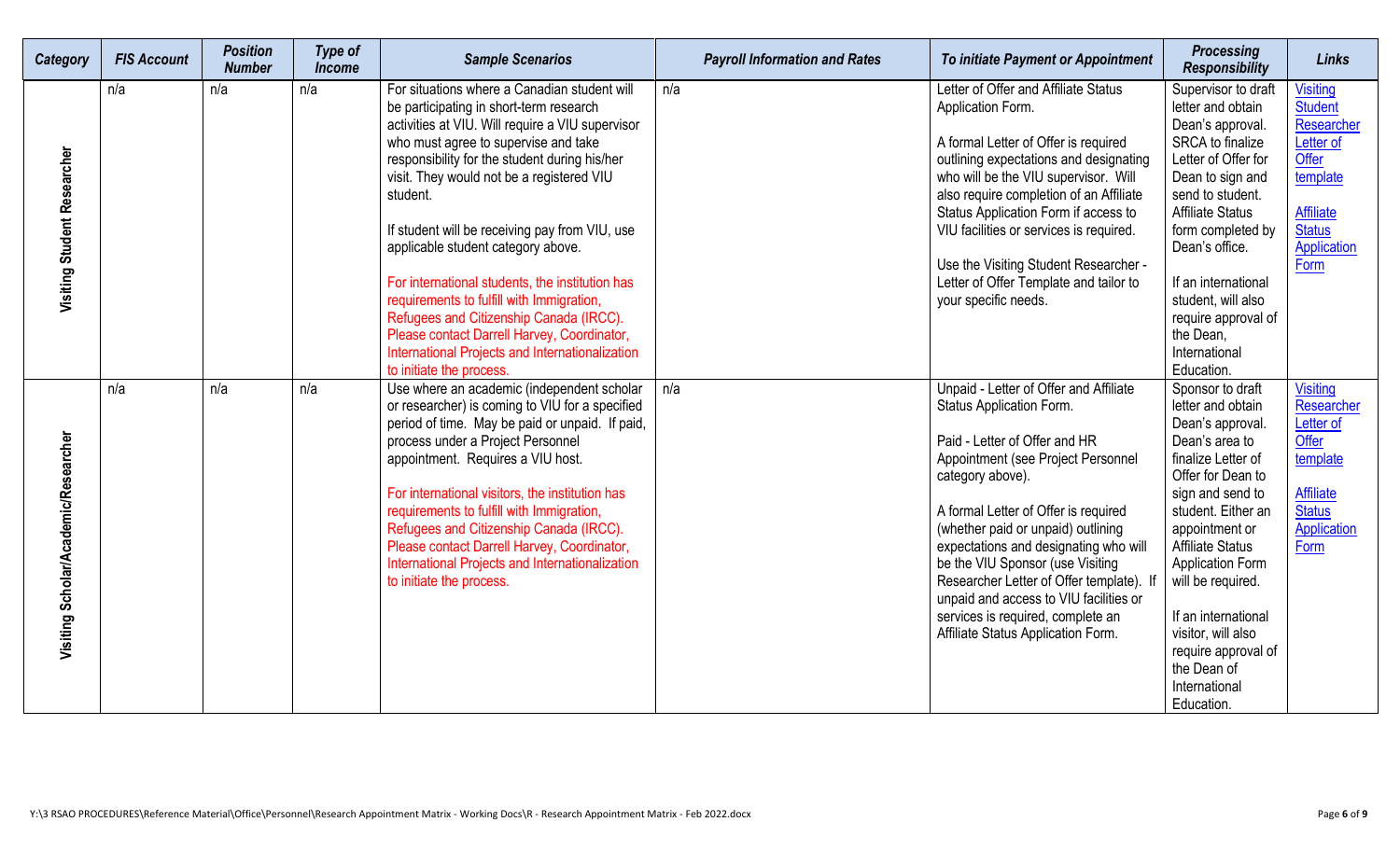## **Definitions:**

Research Employment - The individual is in an employee/employer relationship at VIU with a researcher acting as supervisor. There are set tasks and directives given by the supervisor and hours are set. A certain skill set required for the job and the work is done primarily for financial gain (e.g. does not help qualify the student for a degree; is not their thesis research).

Research Grant - The individual is in a relationship with a supervisor as a student to professor. The work done is not primarily for financial gain; rather, the individual is doing the work to complete their thesis or a st project. The supervisor is on the individual's thesis review committee or a primary supervisor for the research project.

Research Fellowship - Non-salaried competitive awards. Not typically for an undergraduate. This is a token amount and usually paid in one or two lump sums. Intended for graduate students (from any institution), VIU faculty researcher/faculty/scholar from elsewhere (visiting fellowship). The primary purpose of the fellowship is to carry out research for its own sake (e.g. To further knowledge in a particular field by discovering new facts, or existing knowledge). This type of fellowship, based on CRA interpretation, is considered a research grant.

Research Scholarship - For the purpose of research, certain granting agencies will allow for scholarships. Scholarships are amounts paid or benefits given to students to enable them to pursue their education. A research scholarship is given at VIU where a student is granted funds to enable them to complete their research training.

Student - A student registered at VIU or elsewhere. If they cease to be a student but maintain an employment relationship with VIU, a new appointment as a Project Worker is required. For employment purpose, a student stops being a student 120 days (4 months) after the semester ends, unless they are registered for a future semester.

## **Municipal Pension Plan Eligibility Guidelines:**

Mandatory Enrollment:

- employees who are not permanent but who are employed on a continuous\*, full-time basis with the same employer for 12 months,
- employees who are not full-time but who fill a permanent, full-time position on a temporary, continuous\* basis for 12 months,
- new employees who are already contributing to the plan through another Municipal Pension Plan employer,
- existing employees who start contributing to the plan through another Municipal Pension Plan employer,
- new employees who were contributing to the plan through any Plan employer with a break in service of less than one month and the employee has not applied for a pension.

Optional Enrollment:

• Employees employed on a continuous\* basis (including part-time or temporary staff) who have completed two years of continuous\* employment and earned at least 35 per cent of Canada Pension Plan's Year's Maximum Pensionable Earnings (YMPE) in each of two consecutive calendar years.

\* An employee is employed on a "continuous" basis if there are no breaks (lay-offs) in employment greater than 26 weeks and no termination of employment.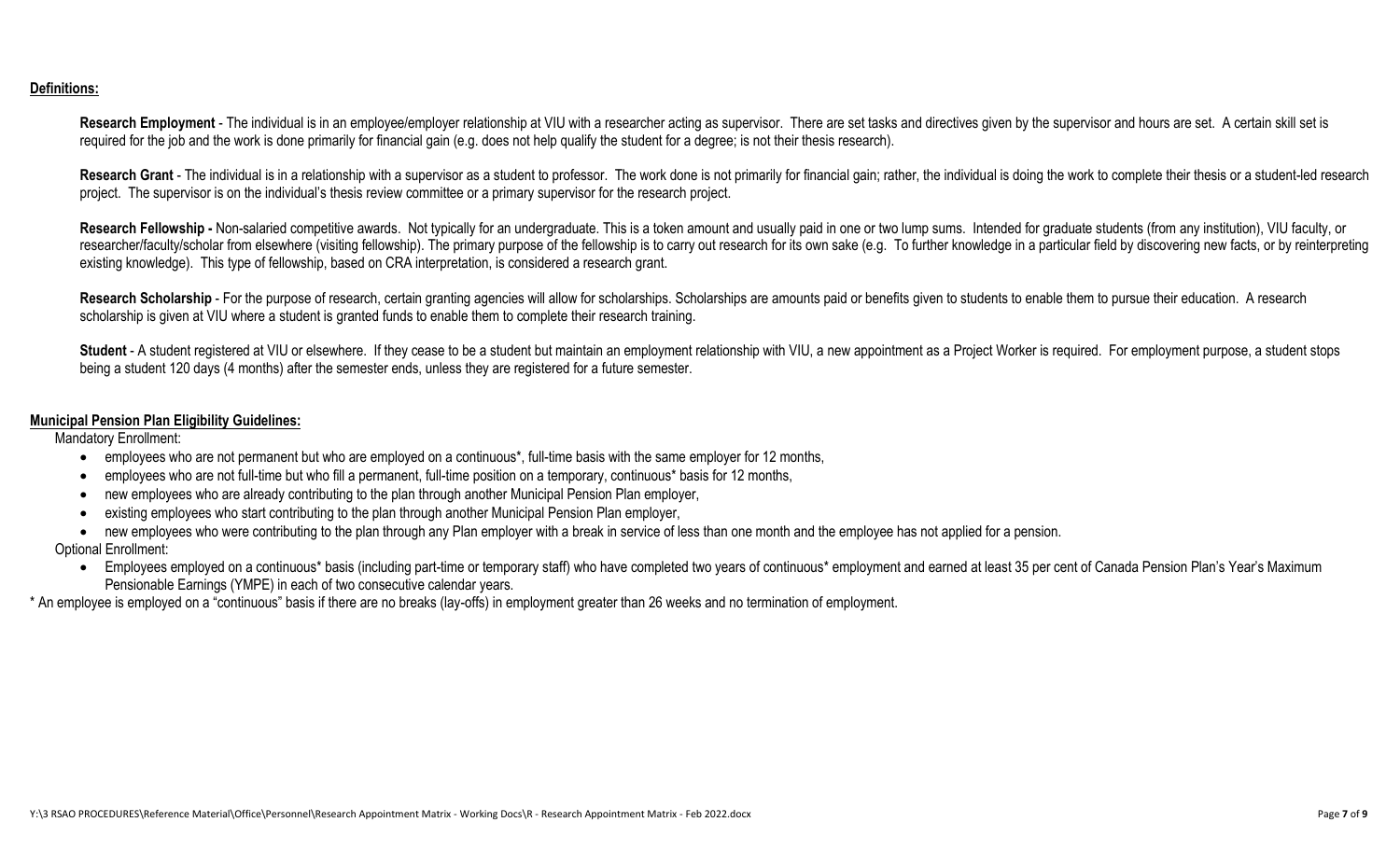|                                       |                                                                                                                                                                                                                                                                                                                                                                                                                                                                                                                                                               | <b>SPECIAL DESIGNATIONS</b>                                                                                                                                                                                                                                         |                                                                                                                                                                           |                                                                            |
|---------------------------------------|---------------------------------------------------------------------------------------------------------------------------------------------------------------------------------------------------------------------------------------------------------------------------------------------------------------------------------------------------------------------------------------------------------------------------------------------------------------------------------------------------------------------------------------------------------------|---------------------------------------------------------------------------------------------------------------------------------------------------------------------------------------------------------------------------------------------------------------------|---------------------------------------------------------------------------------------------------------------------------------------------------------------------------|----------------------------------------------------------------------------|
| Category                              | <b>Designation Details</b>                                                                                                                                                                                                                                                                                                                                                                                                                                                                                                                                    | <b>To initiate Appointment</b>                                                                                                                                                                                                                                      | <b>Processing</b><br><b>Responsibility</b>                                                                                                                                | <b>Links</b>                                                               |
| <b>Adjunct Faculty</b>                | Adjunct designations are granted to individuals who, having practiced a<br>profession with distinction or particular success, have special skills or<br>learning of value to VIU.<br>Non-monetary appointments are for renewable terms of 1 to 3 years. An<br>Adjunct holds an academic appointment. A salary or an honorarium will not<br>normally be paid to an Adjunct unless hired to teach or for other duties<br>under the hiring processes laid out in the respective collective agreement.<br>Adjunct Faculty are eligible to hold Tri-Agency Grants. | Upon recommendation by a Department Chair, the Dean or Dean's<br>Assistant submits an Adjunct Faculty - Application for Designation<br>(online form) to the Provost and Vice-President Academic for<br>consideration.<br>Refer to policy for details.               | Dean's office prepares<br>application; PVPA's<br>office prepares Letter of<br>Offer.                                                                                      | <b>Policy 31.14</b><br>Adjunct<br><b>Faculty</b>                           |
| Honorary<br><b>Research Associate</b> | Retired faculty members or members of the community who are actively<br>engaged in research are able to maintain a connection with VIU to the<br>mutual benefit of the individual and the institution. These are honorary<br>appointments for renewable terms of 1 to 3 years.<br>Honorary Research Associates are not eligible to hold Tri-Agency Grants.                                                                                                                                                                                                    | Upon recommendation by a Faculty Council, the Dean or Dean's<br>Assistant submits an Honorary Research Associate - Application for<br>Designation (online form) to the Provost and Vice-President<br>Academic for consideration.<br>Refer to procedure for details. | Dean's office prepares<br>application; PVPA's<br>office prepares<br>nomination letter and<br>notifies Payroll, HR and<br>Communications<br>departments of<br>appointment. | Procedure<br>31.08.001<br>Honorary<br><b>Research</b><br><b>Associates</b> |
| <b>Affiliate</b>                      | Granted to individuals who are not employees but who have a regular<br>association with VIU and require access to certain VIU resources. Status<br>as an Affiliate lasts a maximum of two years, after which it can be renewed.<br>Can be used for visiting scholars, fellows, students and post-docs where no<br>monetary arrangement/appointment exists.                                                                                                                                                                                                    | Affiliate Status Application Form if access to VIU facilities, computer<br>account (capitan and/or WISP), library privileges, staff parking, etc.<br>is required.<br>Affiliates are set-up in Payroll system which enables access to<br>resources.                  | Dean's area to complete<br>form and submit to<br>Payroll.                                                                                                                 | <b>Affiliate Status</b><br><b>Application</b><br>Form                      |